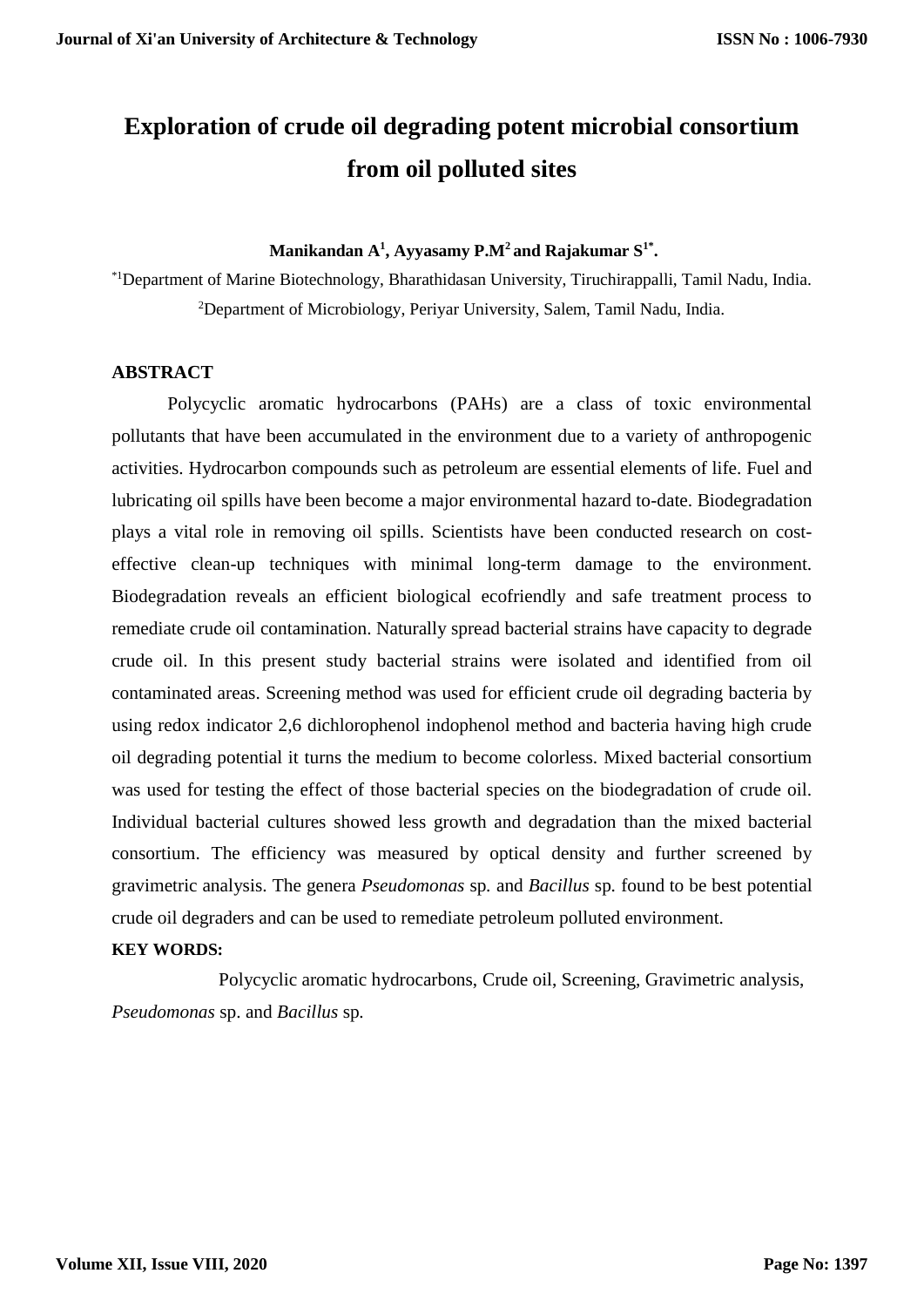#### **1. INTRODUCTION**

Pollution is the entry of contaminants in the natural environment and leads to cause instability, harm to the ecosystem. Soil pollution is caused by the presence of xenobiotic chemicals or other sources in the natural soil environment. Many compounds of oily sludge are toxic, mutagenic and carcinogenic and classified as priority environmental pollutants by the US Environmental Protection Agency (Liu *et al*., 2010). Petroleum components can be divided into four fractions: Saturated, aromatic, resin and asphaltene fractions determined by absorption chromatography (Shigeaki *et al.,* 1999). These occurs when chemicals are released by oil spill or underground leakage. Many microorganisms have the ability to utilize hydrocarbons as a sole source of energy and carbon that are widely distributed in nature; such organisms are called as petrophiles. Petrophiles are very unique organisms that can naturally degrade large hydrocarbons (Mandri *et al.*, 2007).

Diverse bacterial population can metabolize the hydrocarbons found in the crude oil in to non-toxic, non-hazardous, biodegradable and ecofriendly end products (Bharti *et al.,*  2011). The biodegradation of crude oil by microorganisms is one of the primary ways to remove crude oil from contaminated area. It has been studied that bacterium grow in oil contaminated soil are much capable of degrading oil when compare with other bacteria which are found on non-contaminated soil. The natural biodegradation process can be enhanced by addition of nutrients and optimizing the growth parameters.

Bioremediation is also environmentally friendly, it does not produce waste products and is cost effective. Microorganisms with potentials for oil degradation are widespread in nature. It can be combined with other technologies and naturally occurring process when the conditions are suitable for the growth of microorganisms (Singh and Chandra, 2014) and isolated from oil contaminated sites for bioremediation purposes (Ogunbayo *et al*., 2012). There are more than 175 genera of bacteria, which biodegrade hydrocarbons solely or in consortia (Malik and Ahmed, 2012).*Aeromonas*, *Alcaligenes*, *Acinetobacter*, *Arthrobacter, Bacillus*, *Brevibacterium*, *Mycobacterium, Pseudomonas*, *Rhodococcus*, *Sphingomonas* and *Xanthomonas* are known as potential hydrocarbon degraders (Kulkarni *et al*., 2012).

In order to remediate the crude oil pollution, crude oil biodegradation is necessary to isolate and characterize unique microbial species for evolution and its efficacy to utilization of crude oil before application of the contaminated sites. The objective of this study is to isolate, identify and screening of efficient oil degrading bacterial strains and to study the growth bacterial consortium on crude oil under different concentration.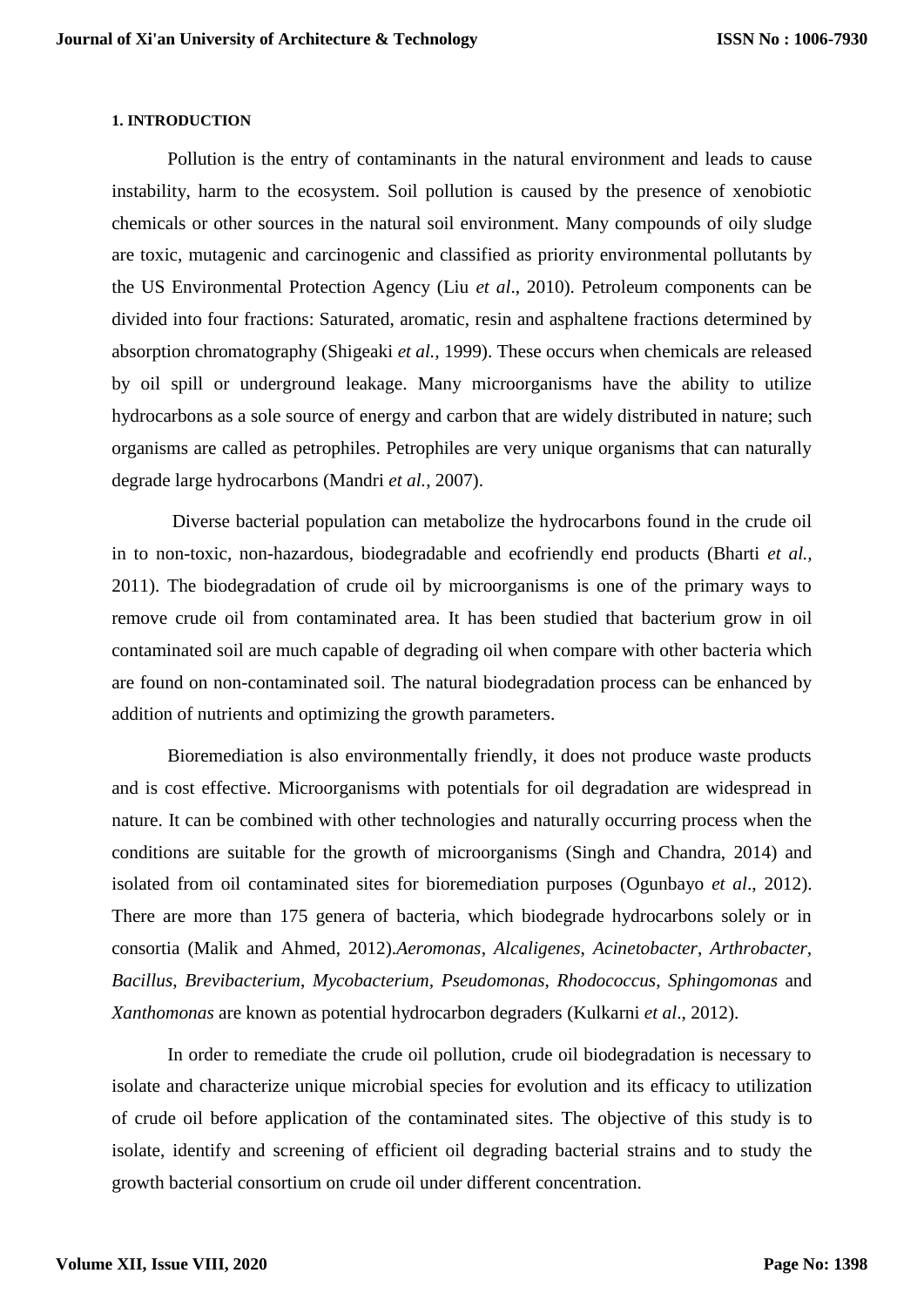#### **2. MATERIALS METHODS**

#### **2.1. Sample collection**

Petroleum hydrocarbon contaminated soil samples were collected from motor vehicle workshops, water service stations and vehicle parking areas located in and around Chennai, Tamil Nadu. Soil samples were collected randomly 5-10 cm beneath the surface using spatula and packed in sterile container. The samples were transported to the laboratory in an ice box and stored at  $4^{\circ}$ C for analysis. The collected soil samples were serially diluted from  $10^{-1}$  to 10<sup>-6</sup>, spreaded on nutrient agar plates and incubated at 37°C for 24 hours. The obtained cultures were purified by quadrant streaking on sterile nutrient agar plates (Khan and Rizvi, 2011).

#### **2.2. Primary screening of crude oil degrading bacteria**

Bushnell Hass media (BHM) along with redox indicator 2, 6-dichlorophenol indophenol was prepared, 1% of sterile crude oil was added. The isolated strains were inoculated into broth and incubated at 37°C for 7 days (Ibrahim *et al*., 2013). Ten ml of broth was taken, centrifuged and the supernatant was used to measure the optical density at 640nm for degradation ability of the isolates. About 0.1ml of each 7 days old BH broth culture was spread over to the nutrient agar plates to count bacterial population.

#### **2.3. Secondary screening by gravimetric analysis**

The bacterial strains (15 nos) showed more efficiency on crude oil degradation and increased growth in primary screening was selected for secondary screening. About 100 ml of Bushnell Hass broth media was prepared with this one gram of crude oil was added in the broth. Oil degrading isolates were aseptically added as an inoculum. The flask was incubated at 30°C for 7 days in a rotary shaker at 120 rpm. After incubation, the flask was added with diethyl ether solvent and transferred to the separating flask. The setup was left for 30 minutes for oil and broth separation. The broth was separated in the lowest portion. Diethyl ether was added to the remove complete oil from separating flask. Oil along with solvent was collected in a preweighed petriplates. After the complete evaporation of the solvent the plate was weighed. The estimation of residual oil left after degradation was made by the amount of oil in a preweighed plate (Anupama *et al*., 2009). The percentage of oil degradation was calculated as  $\{1-(Xo-X1)/Xo\}100\%$  (%)  $\lt$  where Xo- initial amount of crude oil, X1- amount of crude oil after degradation (Jayashree *et al.,* 2012).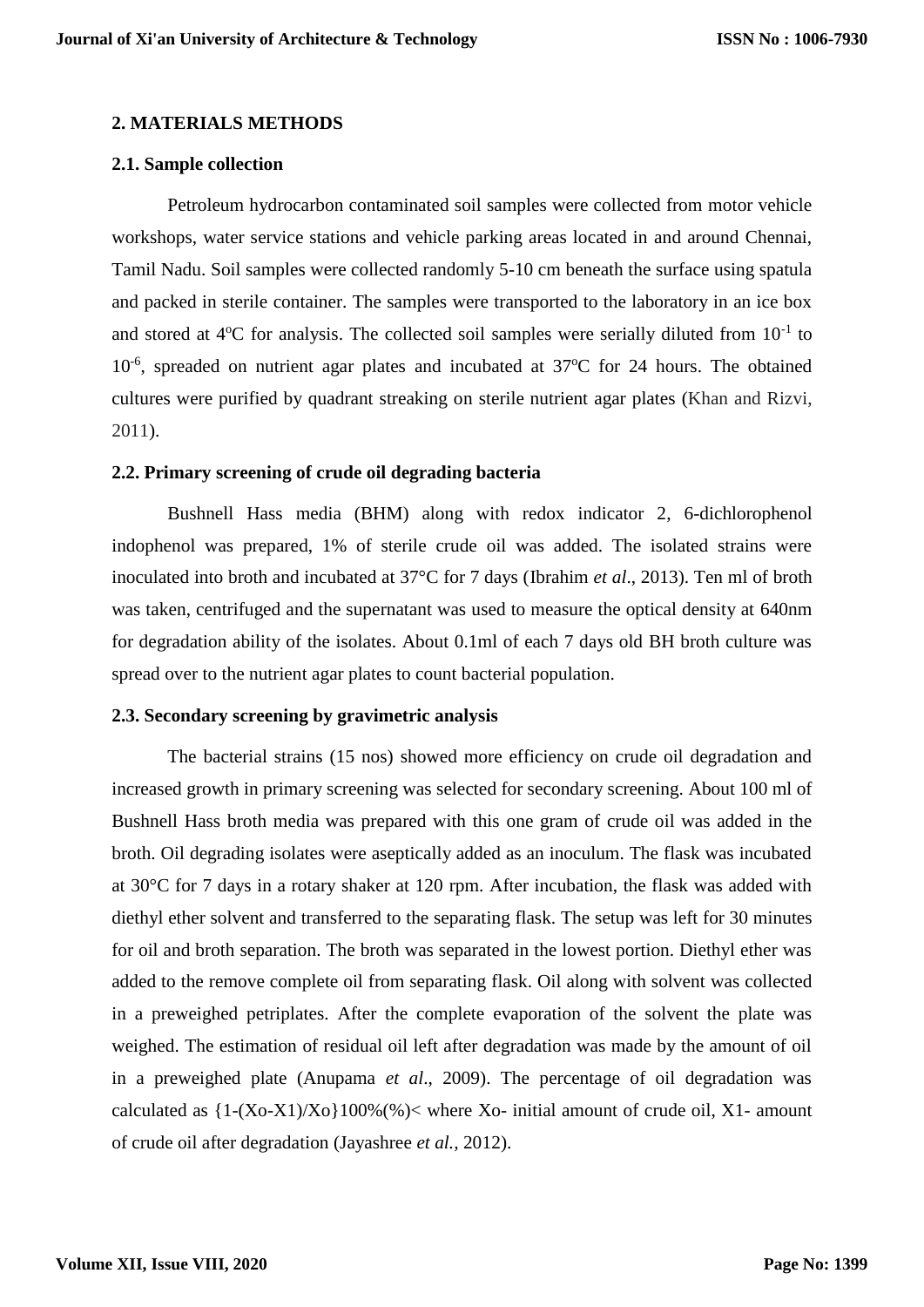#### **2.4. Antagonistic activity for selected bacterial isolates**

Antagonistic activity of potential bacterial strains was studied by well diffusion assay to eliminate the strains which hold secretions of harmful extracellular compounds like antibiotics, cell wall degrading enzymes. Based on the inhibition of the consortium formulation was made to find the efficiency on crude oil degradation. Similarly all the test organisms were inoculated on to sterile Muller hinton agar plates by swabbing. 4 mm in diameter wells were punctured by using well cutter in each plate and filled with 100 µl of remaining individual bacterial broth by using micropipette and the plates were incubated at 37°C for 24 hours. The level of compatibility was visually observed by the presence of clear zone around the culture loaded on the wells (Das and Mukherjee, 2008).

#### **2.5. Bioremediation of crude oil by bacterial consortium**

Bacterial consortium containing 5 mL of  $10^4$  to  $10^5$  cfu/mL was added to the Bushnell Hass medium and supplemented with 1% of crude oil containing as sole carbon source. The conical flask was kept in shaker at 150 rpm at 37 °C for 7 days incubation. After growth of bacteria 5 mL of enrichment culture was transferred to a fresh medium and incubated under the same conditions to enrich the bacterial consortium. Crude oil content was estimated by solvent extraction and gravimetric analysis (Arulazhagan *et al*., 2010).

#### **3. Results**

#### **3.1. Sample collection and isolation of bacteria from soil sample**

There are 14 crude oil contaminated soil samples were collected for obtaining efficient crude oil degrading bacteria isolates from in and around Chennai. Totally 135 bacterial strains were isolated from crude oil contaminated samples and identified by various biochemical tests according to the Bergey's manual of determinative bacteriology. Among the 135 bacterial strains the major genera present in petroleum contaminated sites were *Micrococcus*, *Pseudomonas*, *Bacillus*, *Moraella* and *Enterobacteriaceae* sp.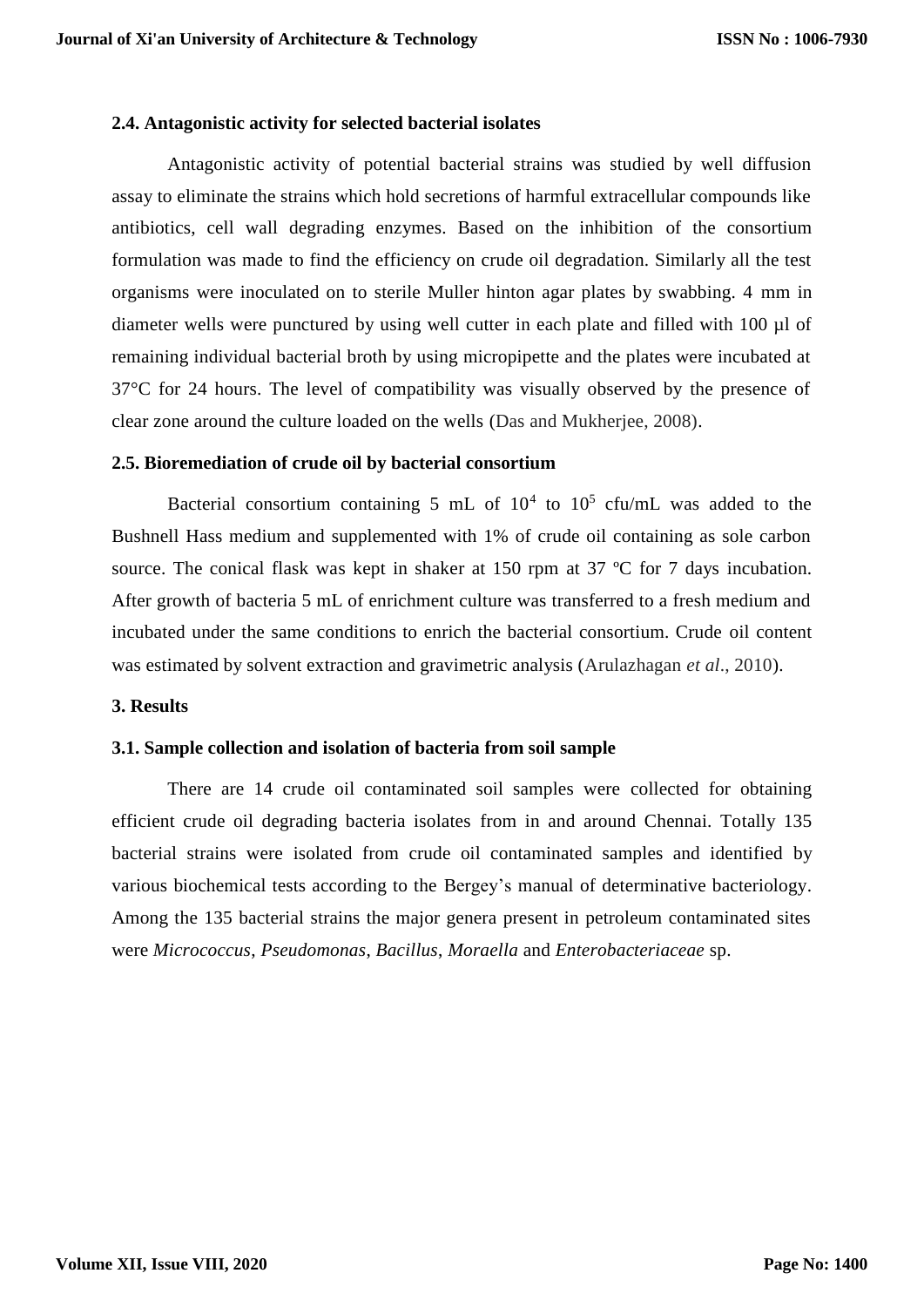

# **Fig. 1. Bacterial genera isolated from oil contaminated soil samples 3.2. Primary screening of by DCPIP test**

Among the 135 bacterial isolates, 15 isolates were screened for degradation of petroleum hydrocarbons by primary screening method using DCPIP test. Ability of the isolates to degrade the hydrocarbon was confirmed by the colour change from blue to colourless. The bacterial strains were identified based on optical density and colony forming units as shown Table 1.

| S. No | <b>Strain No</b> | <b>Genus</b>       | <b>CFU/ml</b> | OD at 640 nm |  |
|-------|------------------|--------------------|---------------|--------------|--|
| 1.    | $\overline{2}$   | Enterobacteriaceae | 231           | 0.116        |  |
| 2.    | 5                | <b>Bacillus</b>    | 255           | 0.140        |  |
| 3.    | 10               | <b>Bacillus</b>    | 233           | 0.142        |  |
| 4.    | 11               | <b>Bacillus</b>    | 264           | 0.137        |  |
| 5.    | 15               | Pseudomonas        | 248           | 0.154        |  |
| 6.    | 16               | Pseudomonas        | 255           | 0.009        |  |
| 7.    | 17               | Enterobacteriaceae | 241           | 0.014        |  |
| 8.    | 18               | <b>Bacillus</b>    | 101           | 0.127        |  |
| 9.    | 19               | Pseudomonas        | 199           | 0.144        |  |
| 10.   | 30               | <b>Micrococcus</b> | 282           | 0.018        |  |
| 11.   | 31               | Pseudomonas        | 230           | 0.011        |  |
| 12.   | 32               | Pseudomonas        | 242           | 0.155        |  |
| 13.   | 33               | <b>Bacillus</b>    | 241           | 0.025        |  |
| 14.   | 34               | <b>Bacillus</b>    | 211           | 0.110        |  |
| 15    | 35               | Pseudomonas        | 272           | 0.010        |  |

**Table 1 - Colony forming units and optical density of DCPIP test**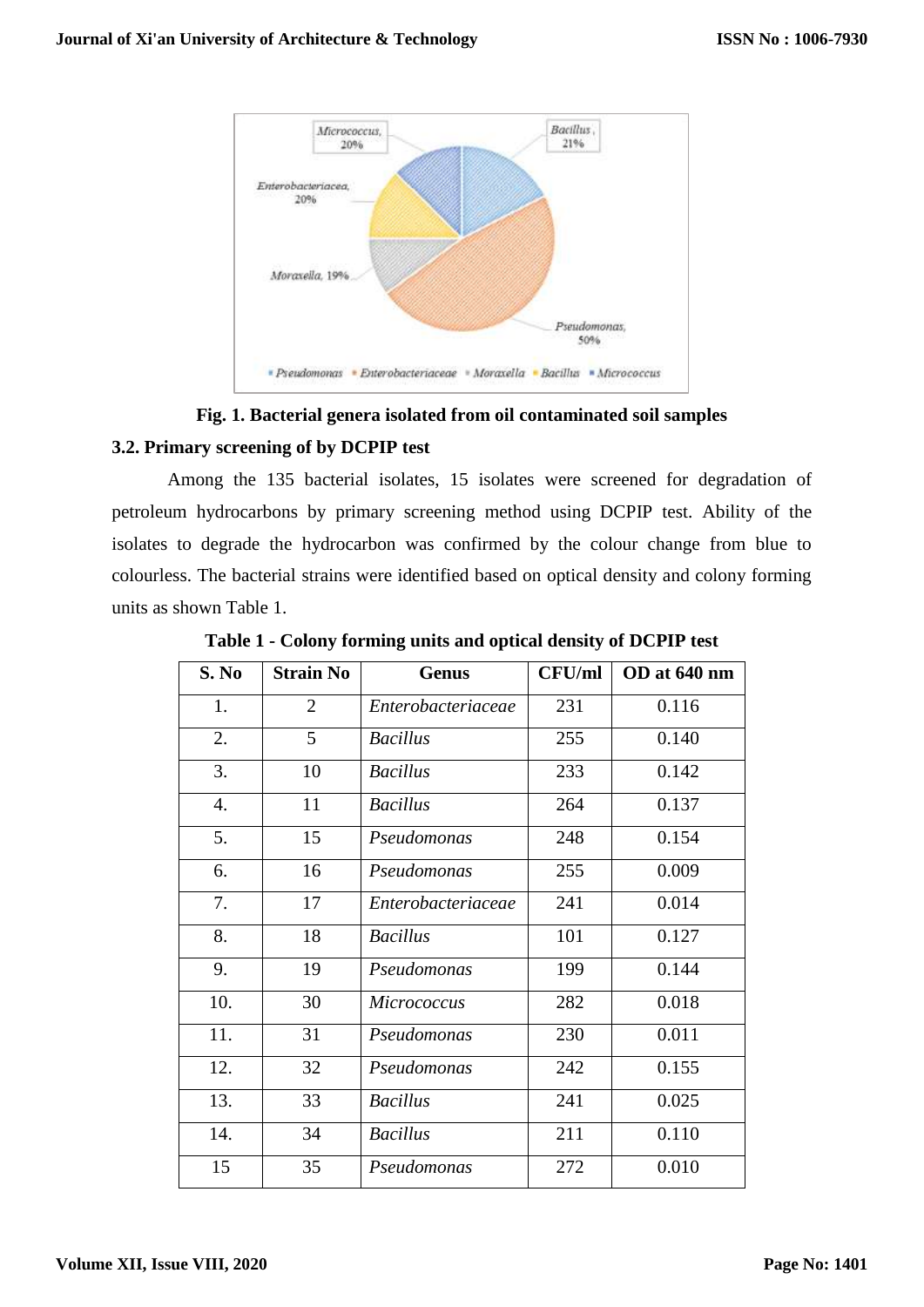### **3.3. Secondary screening by gravimetric analysis**

The rate of degradation was confirmed by gravimetric method. Among the 15 bacterial isolates only two bacterial genera namely *Bacillus* sp. 18 and *Pseudomaonas* sp. showed higher degradation ability was confirmed in secondary screening. The bacterium *Bacillus* sp 18 degraded 37% and *Pseudomaonas* sp 35 degraded 38% within 7 days (Table and figure 2).

| <b>Isolates</b> | Initial (mg) | Final (mg) | Degradation %    |  |
|-----------------|--------------|------------|------------------|--|
| Control         | 1000         | 1000       | $\boldsymbol{0}$ |  |
| $\overline{2}$  | 1000         | 689        | 31.1             |  |
| 5               | 1000         | 699        | 30.1             |  |
| 10              | 1000         | 690        | 31.0             |  |
| 11              | 1000         | 796        | 20.4             |  |
| 15              | 1000         | 724        | 27.6             |  |
| 16              | 1000         | 678        | 32.2             |  |
| 17              | 1000         | 747        | 25.3             |  |
| 18              | 1000         | 622        | 37.8             |  |
| 19              | 1000         | 701        | 29.9             |  |
| 30              | 1000         | 760        | 24.0             |  |
| 31              | 1000         | 730        | 27.0             |  |
| 32              | 1000         | 625        | 37.0             |  |
| 33              | 1000         | 653        | 34.7             |  |
| 34              | 1000         | 735        | 26.5             |  |
| 35              | 1000         | 620        | 38.0             |  |

**Table 2 - Secondary screening of crude oil degradation**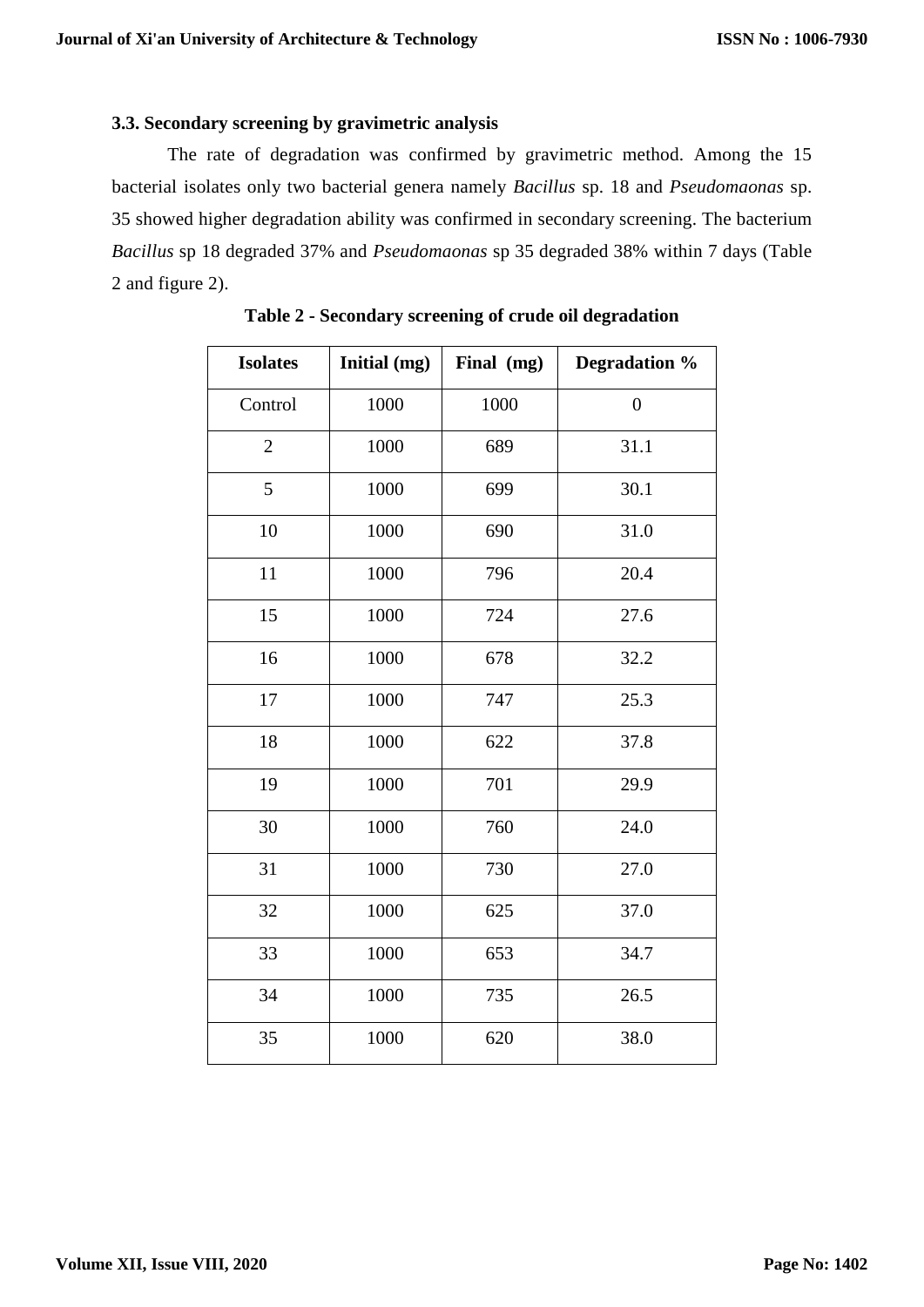

**Figure. 2. Secondary screening of bacteria in crude oil degradation**

## **3.4. Antagonistic activity and consortium formation**

In this antagonistic study the strain *Bacillus* sp 18 and *Pseudomaonas* sp 35 had an antagonistic activity against all the other strains and used as effective bacterial consortium formulation. Antagonistic activity was carried out to bacterial consortium and the results are given in table 3.

| <b>Strains</b> | $\mathbf{A}$ | $\bf{B}$  | $\mathbf C$ | D         | E         | $\mathbf{F}$ | G         | H         |
|----------------|--------------|-----------|-------------|-----------|-----------|--------------|-----------|-----------|
| $\mathbf{A}$   |              | AB        | <b>AC</b>   | <b>AD</b> | AE        | AF           | AG        | AH        |
| $\bf{B}$       | <b>BA</b>    |           | <b>BC</b>   | <b>BD</b> | <b>BE</b> | <b>BF</b>    | <b>BG</b> | <b>BH</b> |
| $\mathbf C$    | <b>CA</b>    | CB        |             | CD        | CE        | CF           | CG        | <b>CH</b> |
| D              | <b>DA</b>    | <b>DB</b> | <b>DC</b>   |           | DE        | DF           | DG        | DH        |
| ${\bf E}$      | EA           | EB        | EC          | <b>ED</b> |           | EF           | EG        | EH        |
| $\mathbf F$    | FA           | <b>FB</b> | <b>FC</b>   | <b>FD</b> | <b>FE</b> |              | FG        | <b>FH</b> |
| G              | <b>GA</b>    | <b>GB</b> | GC          | <b>GD</b> | <b>GE</b> | <b>GF</b>    |           | <b>GH</b> |
| H              | HA           | <b>HB</b> | HC          | HD        | HE        | HF           | <b>HG</b> |           |

**Table 3 - Antagonistic activity of selected bacterial strains**

#### **3.5. Crude oil treatment by selected microbial consortium**

In this study three set of flask was used and 1% of crude oil contaminated BH broth were treated with optimized bacterial consortium (*Bacillus* strain 16 and *Pseudomonas* Strain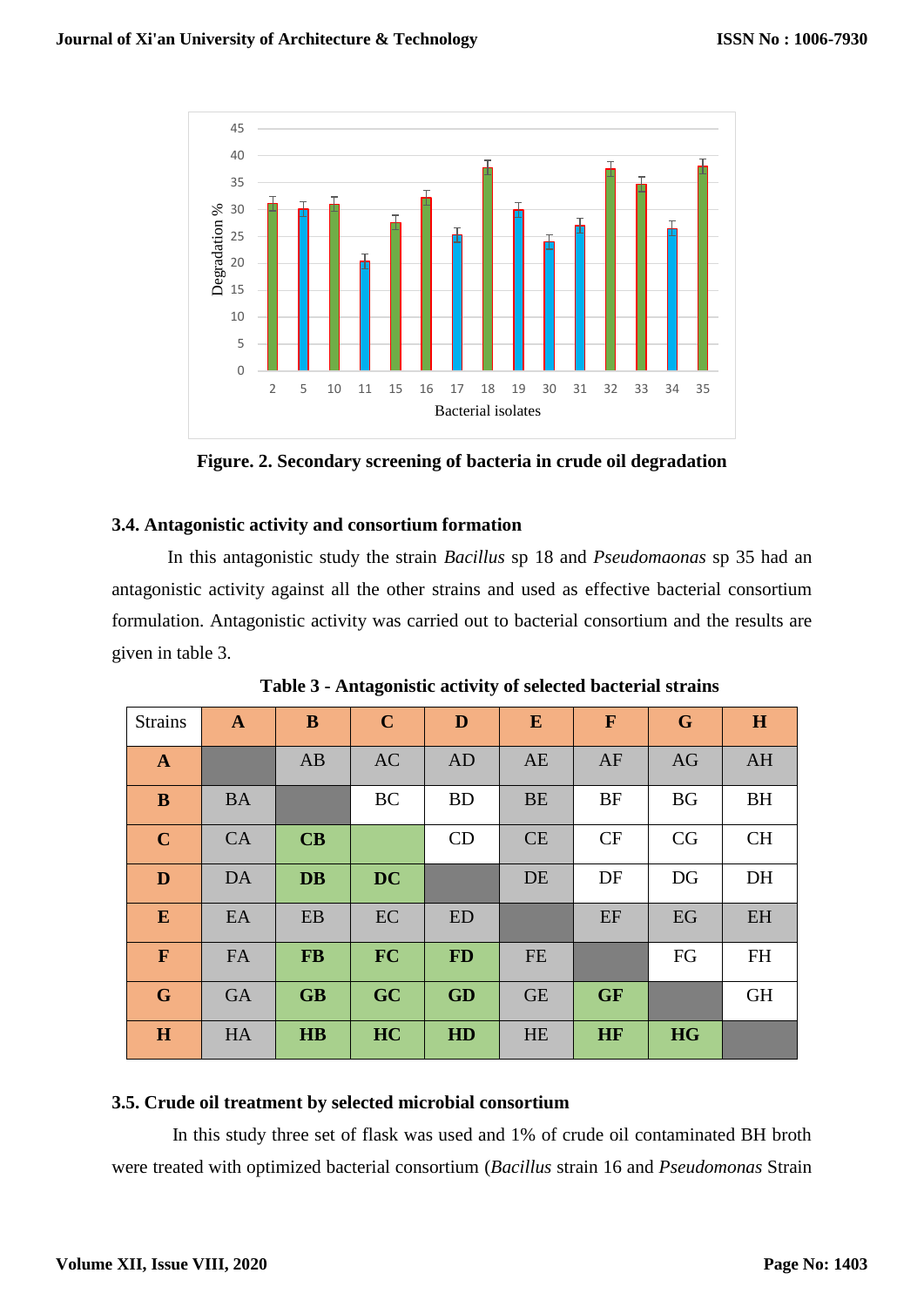35). The concentration of oil was analyzed by gravimetric method. The first experimental setup is containing 1% crude oil was treated with deionized water. This treatment setup is maintained as control. The second flask contains crude oil was treated with bacterial consortium *Bacillus* strain 18 and *Pseudomonas* Strain 35. The third set of flask contains 1% crude oil was treated with optimized bacterial. After the treatment the 78% of crude oil degradation was observed. The results were showed in and figure 3.



 **Fig. 3. Crude oil treatment by selected bacterial consortium**

#### **4. DISCUSSION**

An environmental contaminant acts on the indigenous biota of the ecosystem, eliminating or selecting microorganisms in accordance sensitivity in the presence of the toxic agent. (McNaughton *et al.* 1999). Microorganisms are extremely diverse and are capable of utilizing the contaminants as energy and carbon source to survive in natural environment (Singh *et al*., 2011). The soil, groundwater and superficial waters contain microorganisms are able to degrade the crude oil and used as energy source, there by eliminate them from polluted environments (Pedrozo *et al*. 2007). Applications of microorganisms play a major role in the removal of contaminants and took advantage of the astonishing catabolic versatility of microorganisms to degrade or convert such compound.

Biodegradation of organic compounds is more efficient when the microorganisms in the inoculum are selected and thus become potentially more adapted to target pollutants. There are several reports on bioremediation of pollutants by the action of different bacterial strains have been capable of degrading hydrocarbons (Morais and Tornisielo, 2009). Few studies (Meckenstock *et al*., 2000; Rahman *et al.,* 2002; Varjani *et al.,* 2015) have been reported on the roles of *Bacillus* sp*.* and *Pseudomonas* sp*.* in hydrocarbon bioremediation.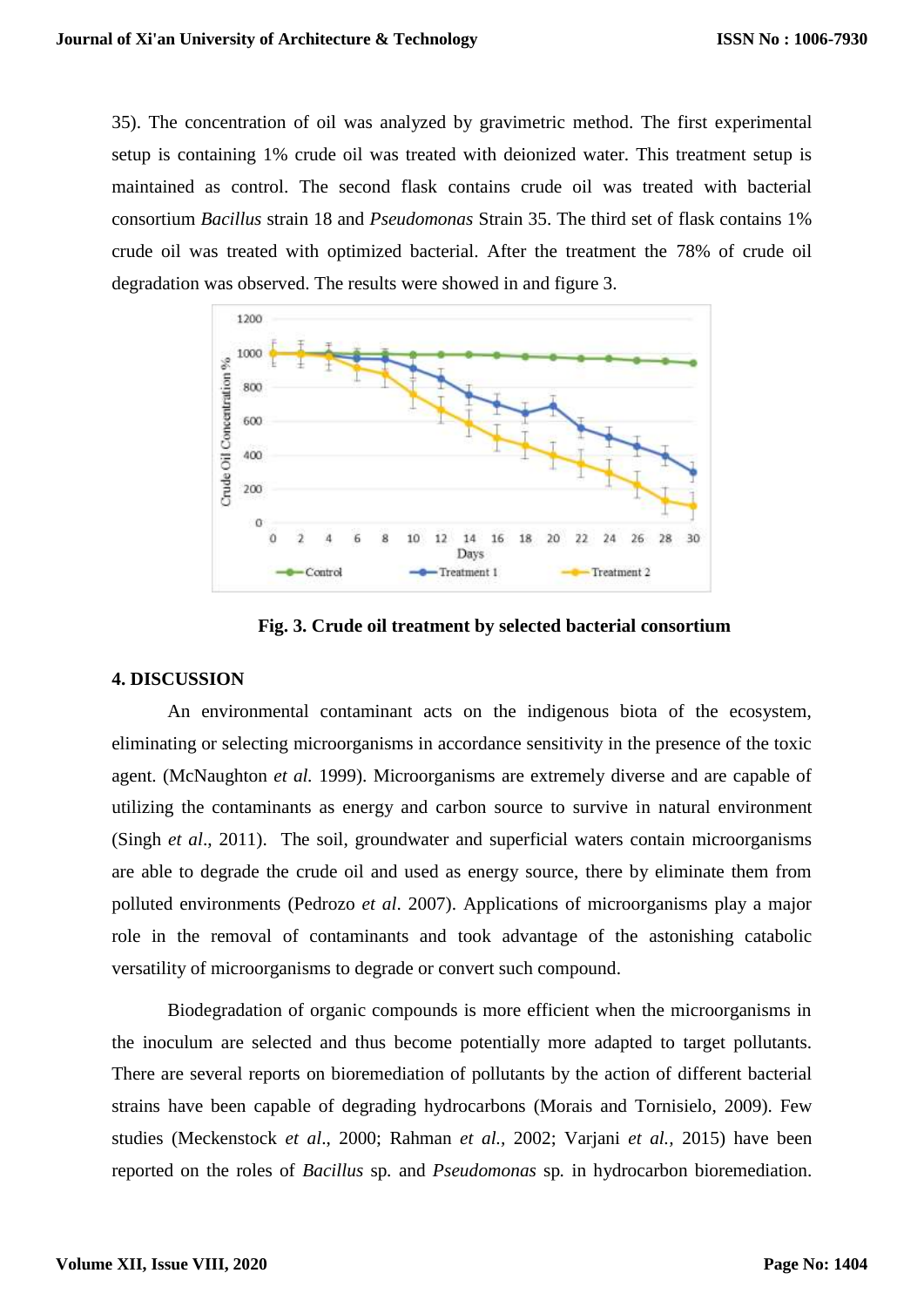Only a few studies have reported that some bacterial consortium were able to catalyzing the conversion of crude oil as a source of carbon and energy (Parameswarappa *et al*., 2008). Bioremediation exploits the natural process by promoting the growth of microbes that can effectively degrade specific contaminants (Kiran *et al*., 2010). A rapid primary screening procedure was performed to assess the indicator dye (2, 6-DCPIP) decolourization efficiency of selected strains for confirmation of crude oil biodegradation. Bushnell Hass medium is an excellent growth media for isolation of heterotrophic microorganisms which provide all nutrient sources except carbon source by our study crude oil used as a sole source of carbon. To ascertain microbial ability to utilize hydrocarbon substrate by simple observing the color change of DCPIP in which the quickest decolourization time represents the best oil biodegradation is a major breakthrough in biodegradation studies (Bidoia *et al*., 2010). Total bacterial count was determined by standard plate count method (Selvakumar *et al*., 2014). Increase in oil degradation is directly proportional to an increase in cell count indicating that bacterial isolates were capable for oil degradation (Rahman *et al*., 2002).

Secondary screening of purified culture is also done by recovering oil from the flask and the estimated amount of oil is left after degradation. This is one of the few reports on this method of quantifying oil degradation ability of the strain (Bano *et al*., 2017). *Pseudomonas*  sp. is an outstanding and natural crude oil degrader reported in the literature which is wide spread in nature and can degrade wide range of xenobiotics (Singh *et al.,* 2011). It has been postulated that *Bacillus* sp. are predominant and more tolerant to high level of crude oil contaminated soil due to their ability of the resistant endospore which may protect them from the toxic effect of the hydrocarbon (Usman *et al*., 2012).

In the field of bioremediation process, most of the results substantiated microbial consortium was suitable for complete remediation of many kind of environmental pollutants compare to single strain. Microbial consortia antagonistic relationship of each strain with other strains was important. Antagonism is the relationship between two organisms in which one is inhibiting the growth of the other (or both). In natural ecosystem, certain bacteria are used as antagonists, it will suppress (inhibit) the growth of other bacteria (Gana *et al*., 2011). In present study the bacterial consortium (*Bacillus* strain and *Pseudomonas* strain) that degrading crude oil in BH medium was identified and effect of bacterial consortium and results are revealed that the degradation rate of crude oil was much higher than other reported bacterial species (Kim and Lee 2011). The same result was reported by Batista *et al.,* (2006) and found an 80% recovery rate of residual crude oil adsorbed to sand. It is possible to use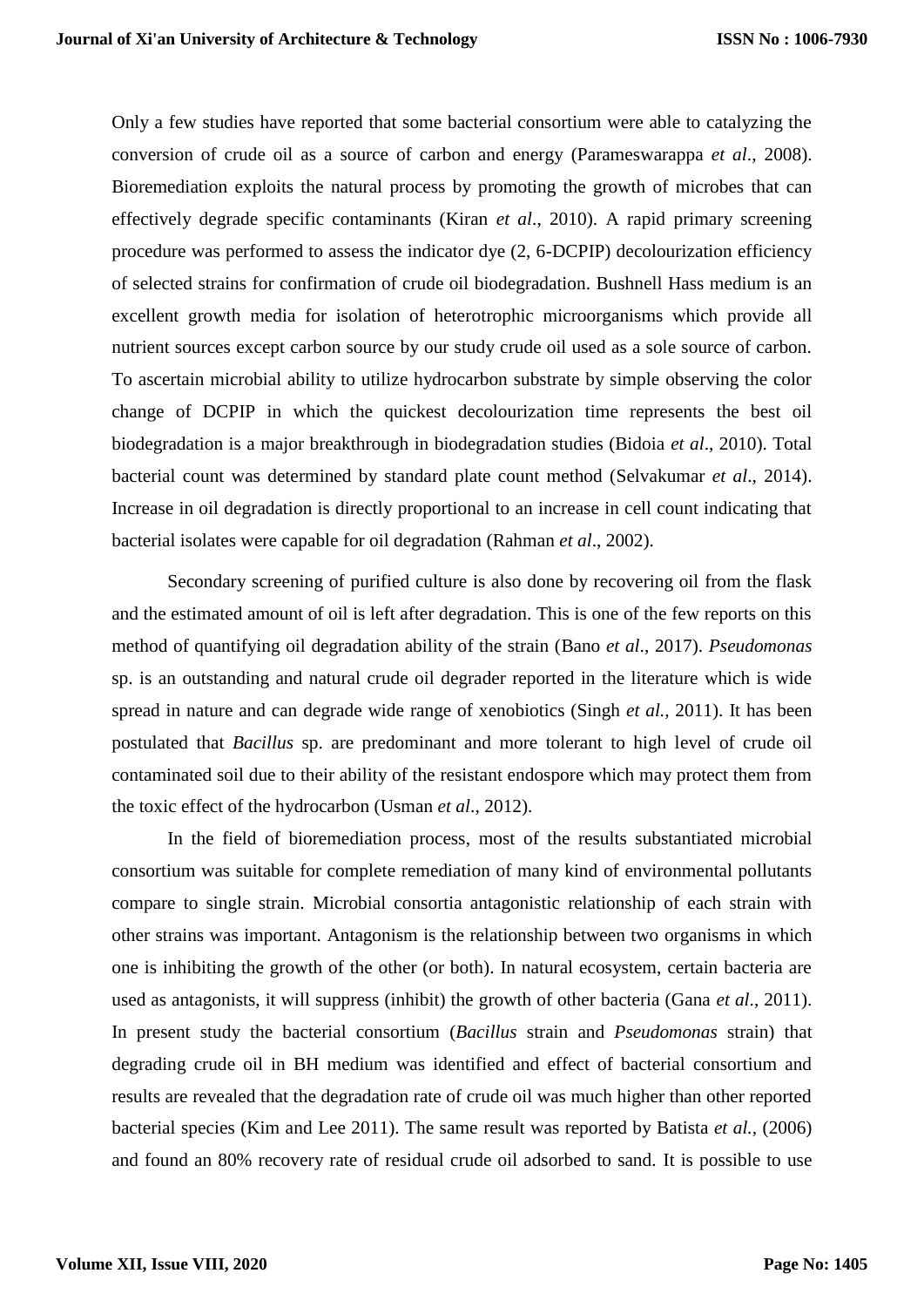*Pseudomonas* sp. and *Bacillus* sp. as dominant strains for bioremediation and resolve the pollution by crude oil treatment of soils contaminated with crude oil.

#### **5. CONCLUSION**

Microbes play a vital role in the weathering process microbial degradation is the major mechanism for the elimination of spilled oil from the environment. The different microbial genera isolated from petroleum contaminated soil suggests that the pivotal role in the transformation of hydrocarbon. In this study, hydrocarbon utilizing *Pseudomaonas* sp. and *Bacillus* sp. bacteria was isolated from contaminated soil. Screening of crude oil degrading bacteria was performed by DCPIP redox indicator spectrophotometric technique. *Pseudomaonas* sp. and *Bacillus* sp. both are predominant bacterial strains have more ability to degrade the petroleum oil contamination was proved. Bacterial consortium used for crude oil degradation process and obtained good results for oil degradation. It was further investigated for degradation of hydrocarbon by gravimetric analysis revealed 78% of degradation. In view of this, under optimized conditions bacterial consortium *Pseudomaonas*  sp. and *Bacillus* sp. efficient strains and ecofriendly for degradation of hydrocarbon. Using microbial consortium process is successful and safe way to enhance environment health in particular with low cost, technique and high public acceptance to cleaning up aquatic ecosystems from oil spills. From the study, it was concluded that microbial consortium degradation can be considered as a key component in cleanup strategy in oil contamination.

#### **6. REFERENCE**

- Arulazhagan, P., Vasudevan, N. and Yeom, I. T. (2010). Biodegradation of polycyclic aromatic hydrocarbon by a halotolerant bacterial consortium isolated from marine environment. *International Journal of Environmental Science & Technology*, *7*(4), 639-652.
- Aupama, M. and Singh, P., 2009. Isolation of hydrocarbon degrading bacteria from soils contaminated with crude oil spills. Indian Journal of experimental biology, 47:760- 765.
- Bano, K., Kuddus, M., R Zaheer, M., Zia, Q., F Khan, M., Gupta, A. and Aliev, G. (2017). Microbial enzymatic degradation of biodegradable plastics. *Current pharmaceutical biotechnology*, *18*(5), 429-440.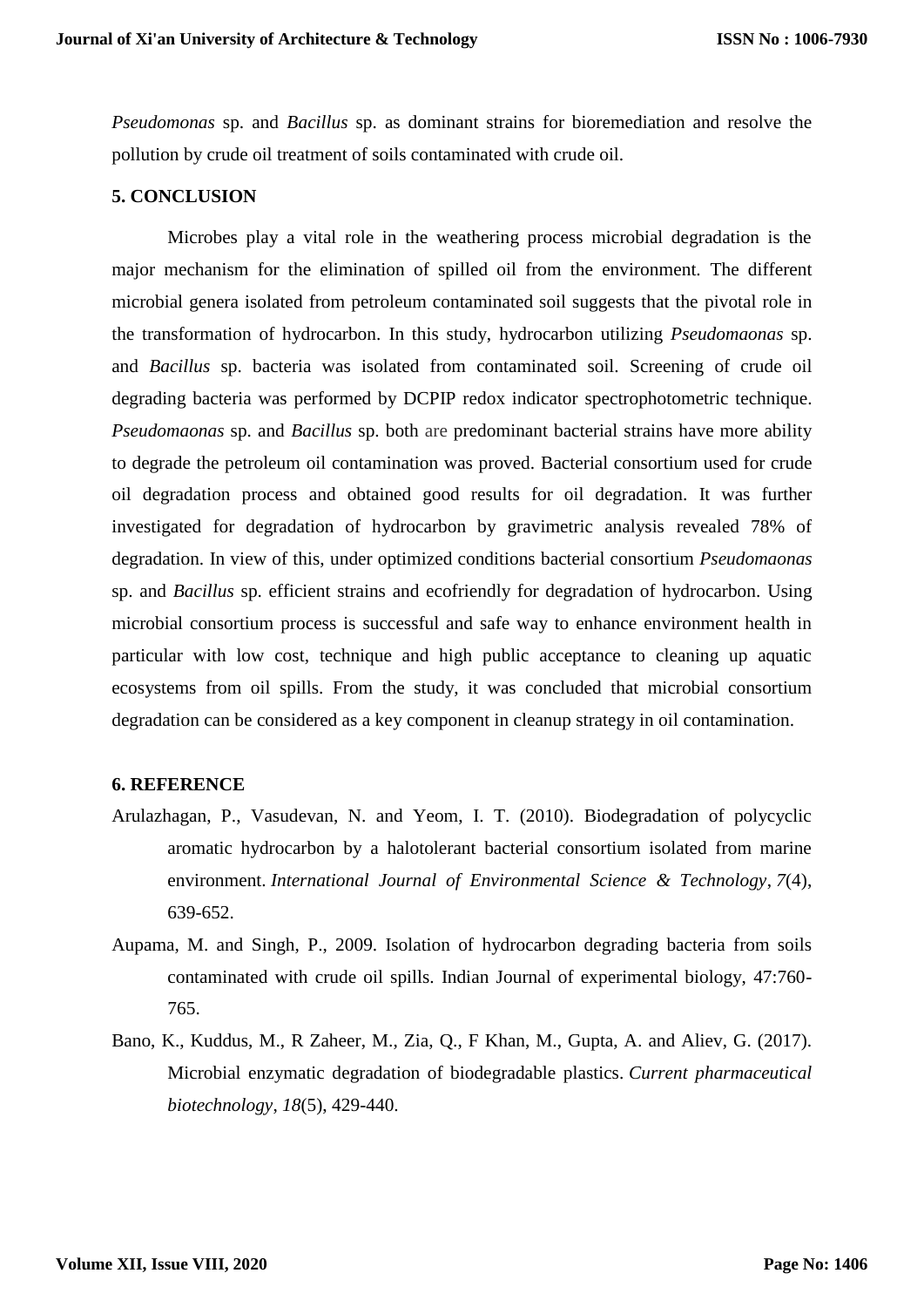- Batista, S.B., Mounteer, A., Amorim, F.R. and Totola, M.R., 2006. Isolation and characterization of biosurfactant/bioemulsifier-producing bacteria from petroleum contaminated sites. Bioresour. Technol. 97, 868–875.
- Bharti, P. and Irafan, M., 2011. *Pseudomonas aeruginosa* is present in crude oil contaminated sites of Barmer Region (India). *Journal of bioremediation and biodegradation*,  $2(5):1-2.$
- Bidoia, E. D., Montagnolli, R. N. and Lopes, P. R. M. (2010). Microbial biodegradation potential of hydrocarbons evaluated by colorimetric technique: a case study. *Appl Microbiol Biotechnol*, *7*, 1277-1288.
- Das, P., Mukherjee, S. and Sen, R. (2008). Improved bioavailability and biodegradation of a model polyaromatic hydrocarbon by a biosurfactant producing bacterium of marine origin. *Chemosphere*, *72*(9), 1229-1234.
- Díaz, M. P., Grigson, S. J., Peppiatt, C. J. and Burgess, J. G. (2000). Isolation and characterization of novel hydrocarbon-degrading euryhaline consortia from crude oil and mangrove sediments. *Marine Biotechnology*, *2*(6), 522-532.
- Gana, M. L., Kebbouche-Gana, S., Touzi, A., Zorgani, M. A., Pauss, A., Lounici, H. and Mameri, N. (2011). Antagonistic activity of Bacillus sp. obtained from an Algerian oilfield and chemical biocide THPS against sulfate-reducing bacteria consortium inducing corrosion in the oil industry. *Journal of industrial microbiology & biotechnology*, *38*(3), 391-404.
- Hanson, K. G., Desai, J. D. and Desai, A. J., "A Rapid and Simple Screening technique for potential crude oil Degrading microorganisms", Biotechnol. Tech., Vol. 7 (10), 1993, pp. 745-748.
- Ibrahim, M. L., Ijah, U. J. J., Manga, S. B., Bilbis, L. S. and Umar, S. (2013). Production and partial characterization of biosurfactant produced by crude oil degrading bacteria. *International Biodeterioration & Biodegradation*, *81*, 28-34.
- Jayashree, R., Nithya, S. E., Rajesh, P. P. and Krishnaraju, M. (2012). Biodegradation capability of bacterial species isolated from oil contaminated soil. *J Academia Indust Res*, *1*(3), 127-135.
- Khan, J. A. and Rizvi, S. H. A. (2011). Isolation and characterization of micro-organism from oil contaminated sites. *Advances in applied science research*, *2*(3), 455-460.
- Kim, L. H. and Lee, S. S. (2011). Isolation and characterization of ethylbenzene degrading *Pseudomonas putida* E41. *The Journal of Microbiology*, *49*(4), 575.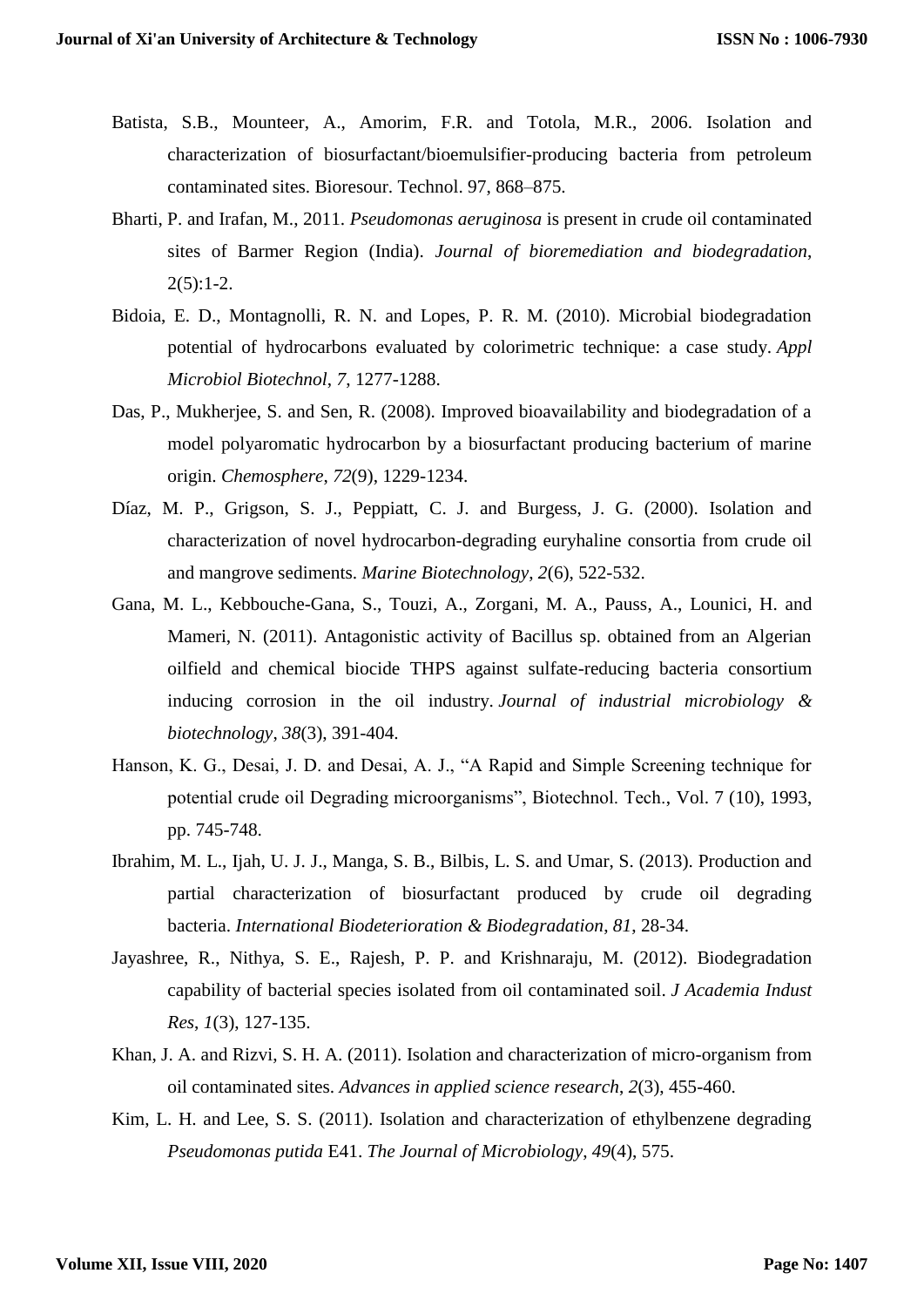- Kiran, G. S., Thomas, T. A., Selvin, J., Sabarathnam, B. and Lipton, A. P. (2010). Optimization and characterization of a new lipopeptide biosurfactant produced by marine Brevibacterium aureum MSA13 in solid state culture. *Bioresource technology*, *101*(7), 2389-2396.
- Kulkarni, S. V., Palande, A. S. and Deshpande, M. V. (2012). Bioremediation of petroleum hydrocarbons in soils. In *Microorganisms in environmental management* (pp. 589- 606). Springer, Dordrecht.
- Liu, W., Luo, Y., Teng, Y., Li, Z. and Ma, L.Q., 2010. Bioremediation of oily sludge contaminated soil by stimulating indigenous microbes. Environmental Geochemistry Health, 32:23-29.
- MacNaughton, S. J., Stephen, J. R., Venosa, A. D., Davis, G. A., Chang, Y. J. and White, D. C. (1999). Microbial population changes during bioremediation of an experimental oil spill. *Appl. Environ. Microbiol. 65*(8), 3566-3574.
- Malik, Z. and Ahmed, S. (2012). Degradation of petroleum hydrocarbons by oil field isolated bacterial consortium. *African Journal of Biotechnology*, *11*(3), 650-658.
- Mandri, T. and Lin, J., 2007. Isolation and characterization of engine oil degrading indigenous microorganisms in Kwazulu-Natal, South Africa. *African Journal of Biotechnology*, 6: 23-27.
- Meckenstock, R. U., Annweiler, E., Michaelis, W., Richnow, H. H.andSchink, B. (2000). Anaerobic naphthalene degradation by a sulfate-reducing enrichment culture. *Appl. Environ. Microbiol. 66*(7), 2743-2747.
- Morais, E. B. D. and Tauk-Tornisielo, S. M. (2009). Biodegradation of oil refinery residues using mixed-culture of microorganisms isolated from a land farming. *Brazilian archives of Biology and technology*, *52*(6), 1571-1578.
- Ogunbayo, A. O., Bello, R. A. and Nwagbara, U. (2012). Bioremediation of engine oil contaminated site. *Journal of Emerging Trends in Engineering and Applied Sciences*, *3*(3), 483-489.
- Parameswarappa, S., Karigar, C. and Nagenahalli, M. (2008). Degradation of ethylbenzene by free and immobilized Pseudomonasfluorescens-CS2. *Biodegradation*, *19*(1), 137- 144.
- Pedroso, E. C., de Miranda, F. P., Bannerman, K., Henrique Beisl, C., Rodriguez, M. H and Caceres, R. G. (2007, July). A multi-sensor approach and ranking analysis procedure for oil seeps detection in marine environments. In *2007 IEEE International Geoscience and Remote Sensing Symposium* (pp. 865-870). IEEE.